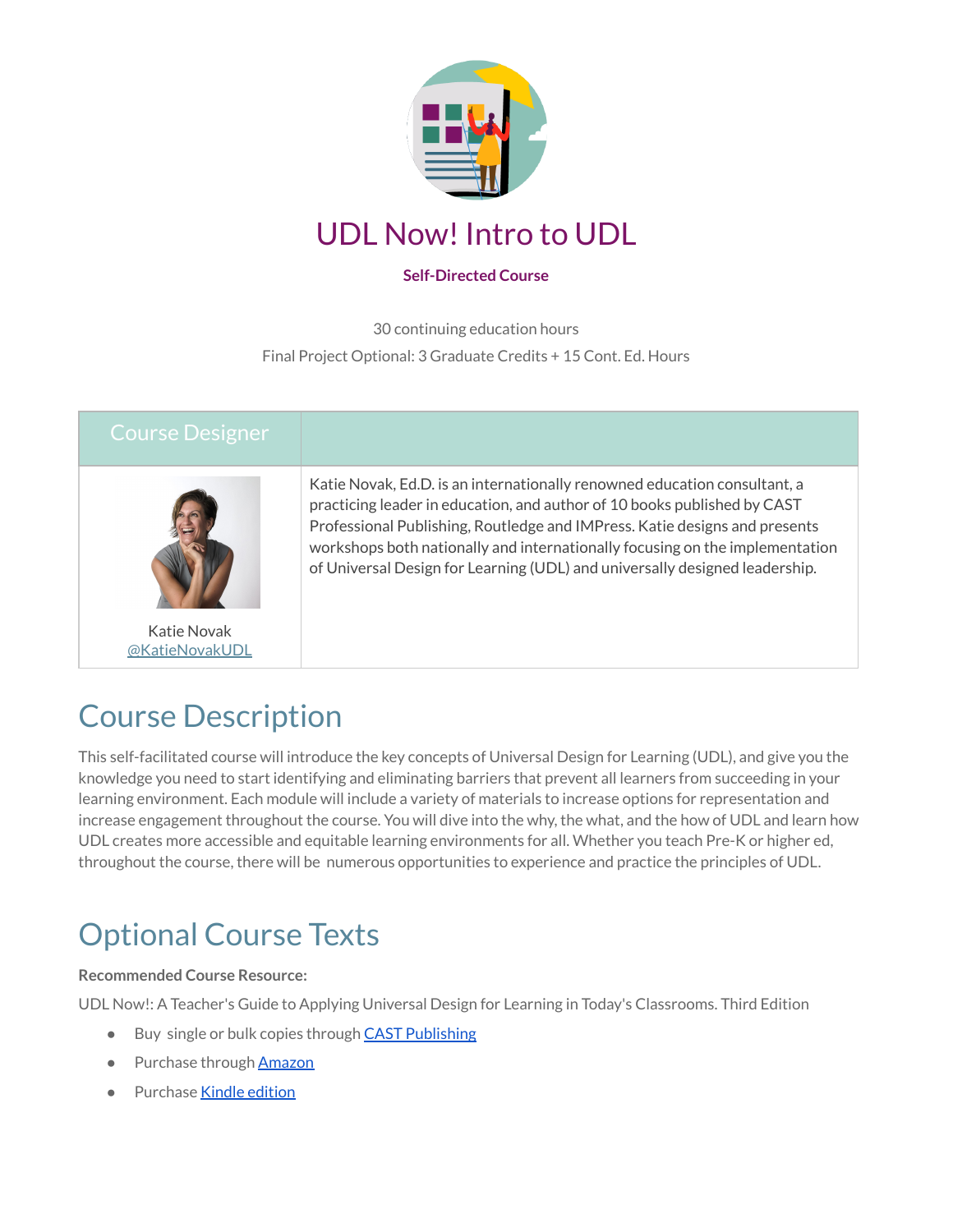# Course Objectives & Learning Outcomes

- Educators will dive into the theory and practice of Universal Design for Learning
- Educators will explore how UDL is used as a framework for inclusive practice that allows for more accessible and equitable learning environments
- Educators will learn strategies to design learning experiences using UDL best practices

# <span id="page-1-0"></span>Final Project for Graduate Credit

At the end of the course, learners who have signed up for graduate credit will take everything they learned in the course and put it together to create a final project. We will encourage you to **create** an amazing product to share with your network! Take a risk and share your learning in a new way - lots of options and choices available! This product will be evaluated using the five-point holistic rubric below and should take approximately 15 hours to create. Mastery must be met to pass this class. Revisions will be allowed. Learn more about [universally](https://www.novakeducation.com/blog/holistic-single-point-and-analytic-rubrics) designed rubrics here.

| Not there yet! | Met Expectations. Hooray!                                                                                                                                                                                                                                                                                                                                                               | <b>Nailed It</b> |
|----------------|-----------------------------------------------------------------------------------------------------------------------------------------------------------------------------------------------------------------------------------------------------------------------------------------------------------------------------------------------------------------------------------------|------------------|
|                | <b>Introduction: Before UDL - This section describes what</b><br>you have done with this lesson, course, project, etc. (LCP)<br>before you started using UDL or improved upon it because<br>of this course. If you are starting from "scratch" without a<br>previous LCP you can provide an explanation of what you<br>want to do and the reasons why you want to do it.                |                  |
|                | <b>Philosophical/Theoretical Understandings</b> - This section<br>provides the reasons identified as potential barriers in the<br>"before" lesson or in your original concept if you are<br>designing the project from scratch.                                                                                                                                                         |                  |
|                | Annotated Bibliography - You must cite at least 10<br>resources from the course to support what you have<br>learned in the process of this course and the creation of<br>your final project. To see a sample Annotated Bibliography,<br>click here.                                                                                                                                     |                  |
|                | Practical Understandings and Implementations: This will<br>be the actual "product" for this final, so it will be something<br>tangible that you are/will/can use in your role. Again, you<br>can choose to create a course syllabus/outline, series of<br>lessons, an entire unit, professional learning experience for<br>your learners, or anything else that will be/demonstrate the |                  |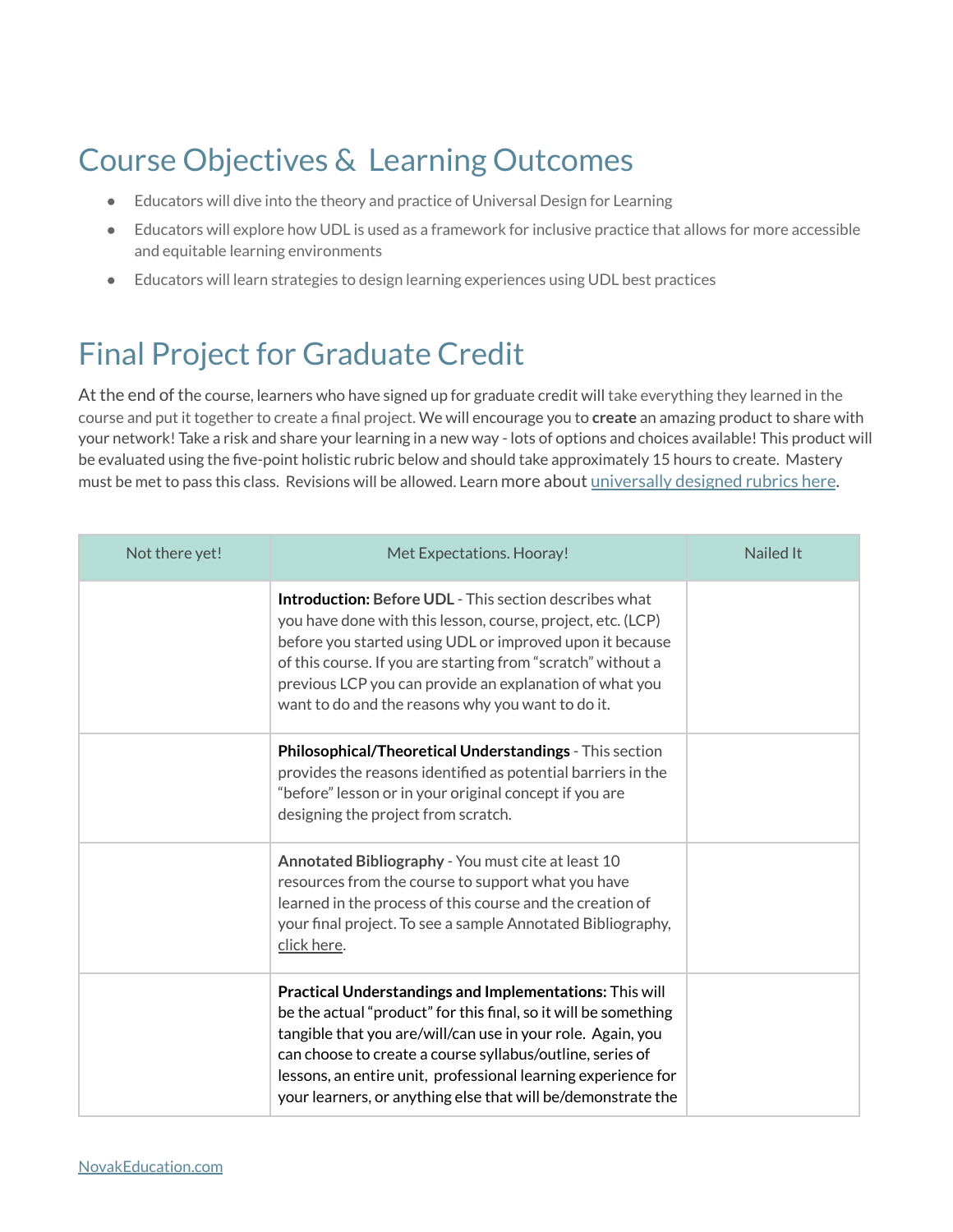|                                                                                                         | practical implementation of what you learned in this course<br>into your role in education. This part of the final project can<br>be presented in any format you choose and even be a<br>combination of formats if/as needed<br>(text/audio/video/multimedia/other).<br>Exemplary:<br>Goals are separated from means       |  |
|---------------------------------------------------------------------------------------------------------|----------------------------------------------------------------------------------------------------------------------------------------------------------------------------------------------------------------------------------------------------------------------------------------------------------------------------|--|
|                                                                                                         | Options and choices are embedded within the<br>learning experience to promote the learner                                                                                                                                                                                                                                  |  |
|                                                                                                         | Reflection - In this last section, you should take some time<br>to just reflect on your time in this course, the final product<br>you created, and what's next for you and your work with<br>UDL. This section highlights the options and choices you<br>embedded into the LCP as a result of the analysis of<br>barriers. |  |
|                                                                                                         | 5 points                                                                                                                                                                                                                                                                                                                   |  |
| Meeting the standard, or going above and beyond, will earn you the full point value for the assignment. |                                                                                                                                                                                                                                                                                                                            |  |

### Graduate Credits

You have the option to receive 3 continuing education graduate credits with the course. Register for the course + graduate credits or add on the graduate credit section at any time. Upon successful completion of the course and graduate final project, you will receive 3 accredited graduate credits from your choice of one of our university partners ([Gordon](https://www.novakeducation.com/gordon-college) College or [Teachers](https://www.novakeducation.com/en/teachers-college) College of San Joaquin) and a completion certificate for 15 additional continuing education hours (in addition to the 30 hours you received for the course).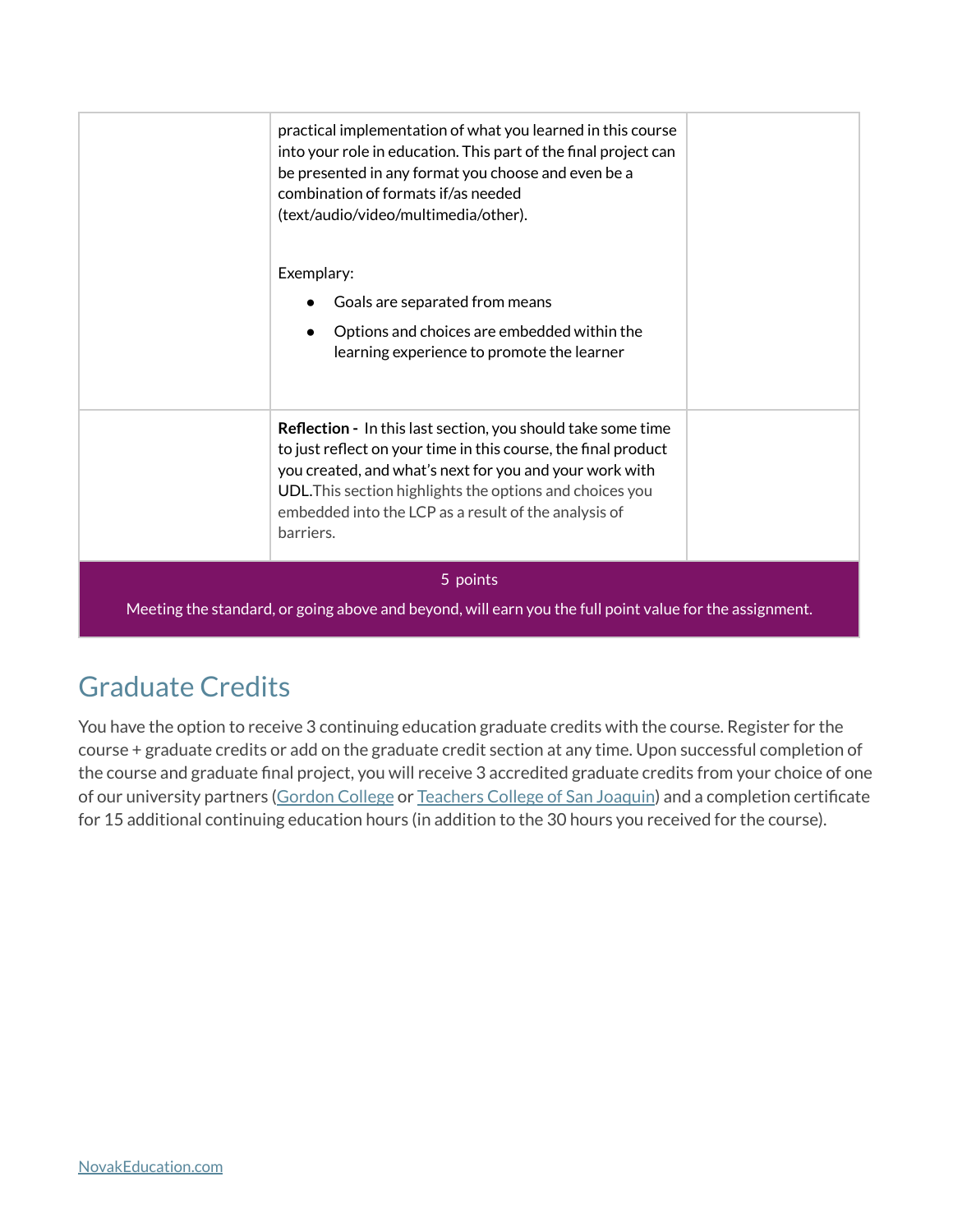### Course Modules

| <b>MODULE</b> | <b>Topics</b>                                                                                                    |
|---------------|------------------------------------------------------------------------------------------------------------------|
|               | <b>Module 1 You Can't do it alone. Community and Collaboration</b>                                               |
|               | <b>Objectives</b>                                                                                                |
|               | Understand the importance of collaboration in the process of implementing UDL                                    |
|               | Understand the role Professional Learning Communities play in UDL implementation<br>and your own expert learning |
|               | Research PLC options and determine which would best support expert teaching at<br>your school                    |
|               | <b>Essential Question</b>                                                                                        |
|               | Why do collaboration and PLCs play such a critical role in becoming expert teachers?                             |
|               | <b>Activities</b>                                                                                                |
|               | Watch the module videos with Katie Novak<br>1.                                                                   |
|               | 2. Explore resources from each module lesson                                                                     |
|               | Lesson 1: The Importance of Community and Collaboration<br>$\bigcirc$                                            |
|               | Lesson 2: Professional Learning Communities and UDL<br>$\circ$                                                   |
|               | Lesson 3: Instructional Rounds<br>$\circ$                                                                        |
|               | 3.<br>Take the module assessment to assess what you have learned to move on to the next<br>learning module       |
|               | 4. OPTIONAL: Post to the unmoderated discussion forum.                                                           |
|               | <b>Module 2: The UDL Guidelines and Expert Learning</b>                                                          |
|               | <b>Objectives</b>                                                                                                |
|               | Understand the difference between equality and equity                                                            |
|               | Understand why inclusion is necessary to improve student outcomes<br>$\bullet$                                   |
|               | Understand the importance of setting high expectations for creating equitable<br>learning environments           |
|               | Understand the concepts of variability and barriers in education                                                 |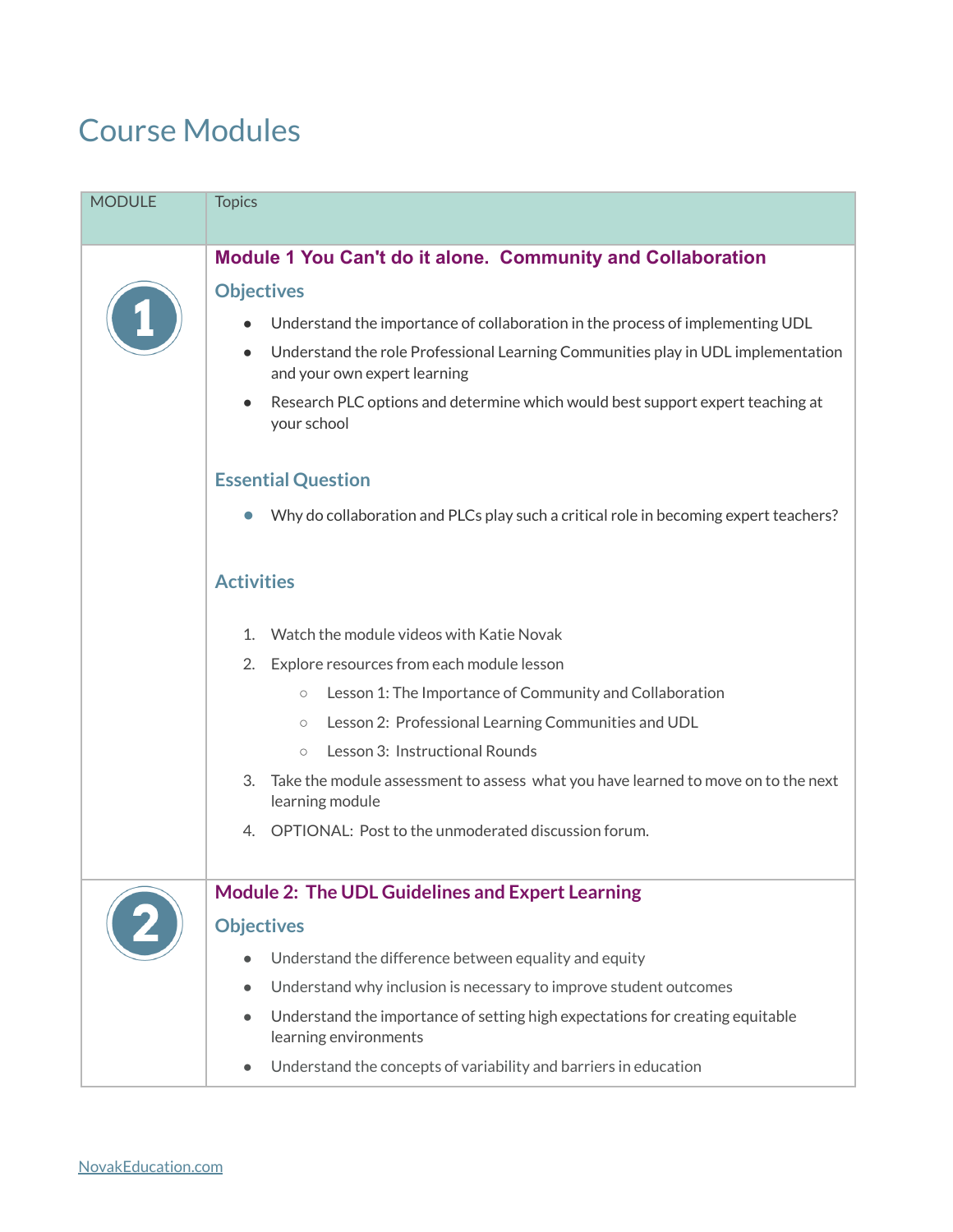| Understand why we must proactively remove barriers and plan for variability to<br>create inclusive environments                                                        |
|------------------------------------------------------------------------------------------------------------------------------------------------------------------------|
| <b>Essential Question</b>                                                                                                                                              |
| How can you implement Universal Design for Learning to design learning opportunities that<br>remove barriers and embrace variability in inclusive classrooms?          |
| Why is UDL important for creating an equitable, inclusive learning environment?                                                                                        |
| <b>Activities</b>                                                                                                                                                      |
| Watch the module videos with Katie Novak<br>$1_{-}$                                                                                                                    |
| Explore resources from each module lesson<br>2.                                                                                                                        |
| Lesson 1: Equity vs Equality<br>$\circlearrowright$                                                                                                                    |
| Lesson 2: Inclusion vs Inclusive practice<br>$\circlearrowright$                                                                                                       |
| Lesson 3: High Expectations<br>$\circlearrowright$                                                                                                                     |
| Lesson 4: Learner Variability<br>$\circlearrowright$                                                                                                                   |
| Lesson 5: What is UDL<br>$\circ$                                                                                                                                       |
| Take the module assessment to assess what you have learned to move on to the next<br>3.<br>learning module                                                             |
| OPTIONAL: Post to the unmoderated discussion forum.<br>4.                                                                                                              |
| Module 3: Differentiating Between UDL and Differentiated Instruction                                                                                                   |
| <b>Objectives</b>                                                                                                                                                      |
| Understand how UDL and differentiated instruction are different frameworks and<br>how they work together to support the needs of all students in inclusive classrooms. |
| <b>Essential Question</b>                                                                                                                                              |
| How do UDL and differentiated instruction work together to ensure all students in a<br>classroom learn at high levels?                                                 |
| <b>Activities</b>                                                                                                                                                      |
| Watch the introductory video with Katie                                                                                                                                |
| Explore 2-3 resources from each lesson to deepen your learning                                                                                                         |
| Lesson 1 - Diving Into Differences in UDL and DI<br>$\circ$                                                                                                            |
| Take the module assessment to assess what you learned and to move on to the next<br>module.                                                                            |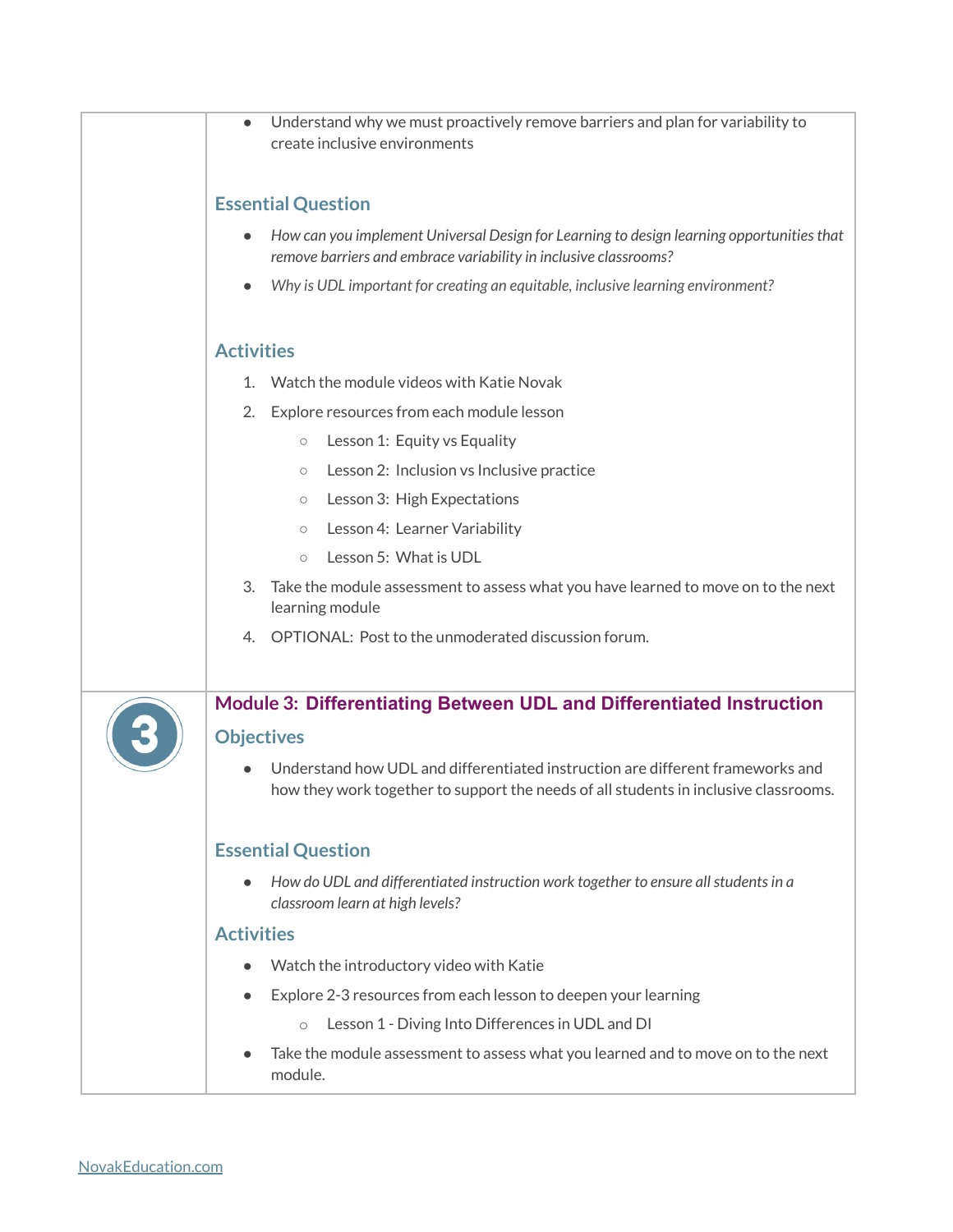| OPTIONAL: Post to the unmoderated discussion forum.                                                                                                   |
|-------------------------------------------------------------------------------------------------------------------------------------------------------|
| <b>Module 4: Recruiting and Engaging Learners</b>                                                                                                     |
| <b>Objectives</b>                                                                                                                                     |
| Understand how the three components of engagement: interest, effort and<br>persistence, and self-regulation are critical to building expert learning. |
| Learn specific strategies for supporting student engagement in your learning<br>environment as you co-create the learning environment.                |
| <b>Essential Question</b>                                                                                                                             |
| How can I, as an educator, help to build student engagement?                                                                                          |
| <b>Activities</b>                                                                                                                                     |
| Watch the introductory video with Katie<br>1.                                                                                                         |
| 2. Explore 2-3 resources from each lesson to deepen your learning                                                                                     |
| Lesson 1 The Engagement principle<br>$\bigcirc$                                                                                                       |
| Lesson 2 Recruiting interest<br>$\circlearrowright$                                                                                                   |
| Lesson 3 Sustaining Effort and persistence<br>$\circlearrowright$                                                                                     |
| Lesson 4 Self-regulation<br>$\circlearrowright$                                                                                                       |
| 3.<br>Take the module assessment to assess what you learned and to move on to the next<br>module.                                                     |
| 4. OPTIONAL: Post to the unmoderated discussion forum.                                                                                                |
| <b>Module 5: The Power of Expert Learning</b>                                                                                                         |
| <b>Objectives</b>                                                                                                                                     |
| Understand how to support students in becoming more expert in their learning.                                                                         |
| <b>Essential Question</b>                                                                                                                             |
| How can educators design learning environments, and create feedback loops, so all students<br>become more expert in their learning?                   |
| <b>Activities</b>                                                                                                                                     |
| Watch the introductory video with Katie<br>1.                                                                                                         |
| Explore 2-3 resources from each section lesson to deepen your learning (2-3 hours)<br>2.                                                              |
| Lesson 1: What is Expert learning<br>$\bigcirc$                                                                                                       |
| Lesson 2: Why do we need expert learners?<br>$\bigcirc$                                                                                               |
| Lesson 3: Assessments and Reflection to Drive Expert Learning<br>$\circlearrowright$                                                                  |
| Take the module assessment to assess what you learned and to move on to the next<br>3.<br>module.                                                     |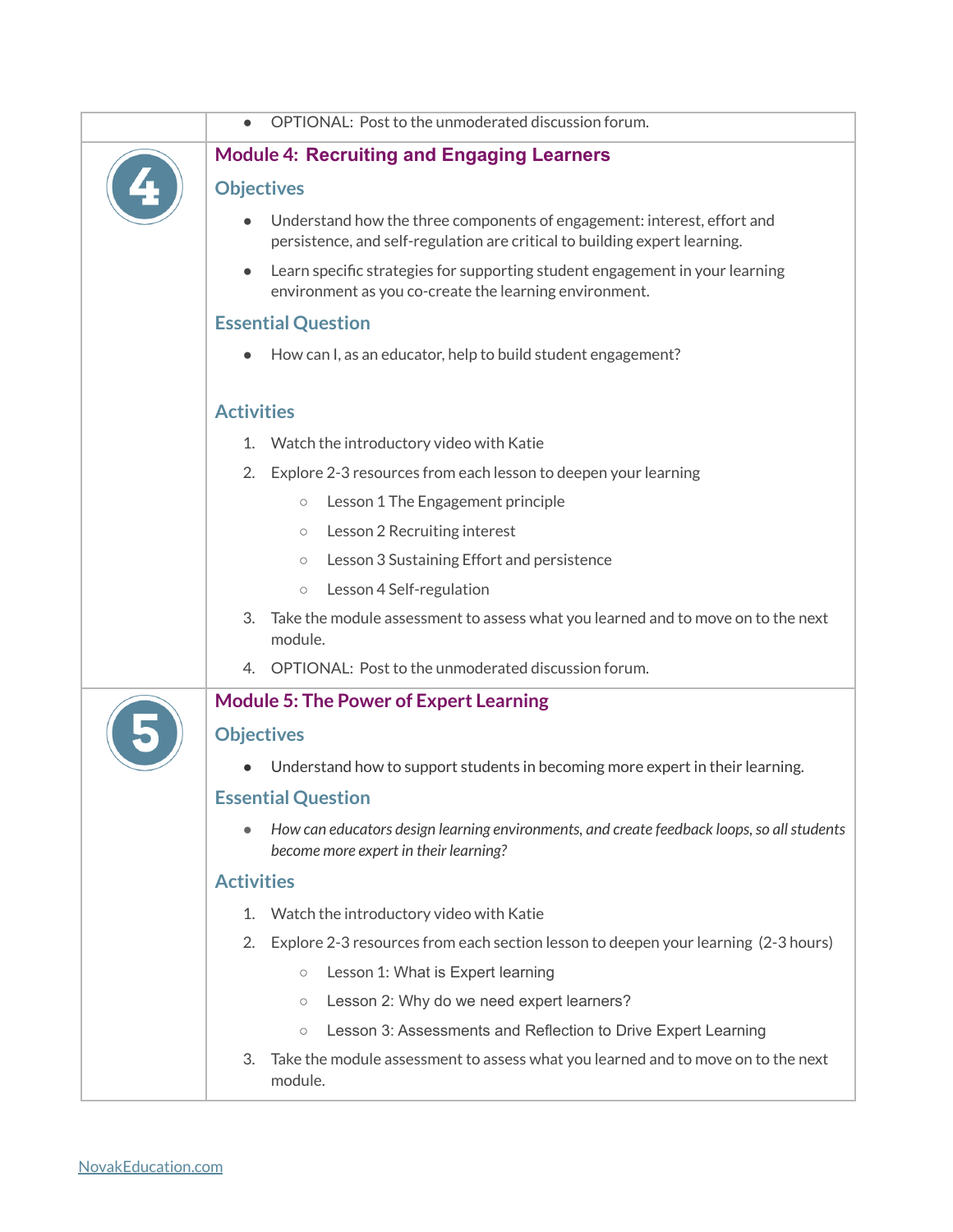| OPTIONAL: Post to the unmoderated discussion forum.<br>4.                                                                              |
|----------------------------------------------------------------------------------------------------------------------------------------|
| Module 6: Firm goals and UDL Implementation                                                                                            |
| <b>Objectives</b>                                                                                                                      |
| Understand what is meant by construct relevance and its relationship to firm goals                                                     |
| Understand how to universally design rubrics to support student self-reflection and<br>$\bullet$<br>growth                             |
| <b>Essential Question</b>                                                                                                              |
| How can an understanding of "firm goals," help to create flexible pathways and clear success<br>criteria?                              |
| <b>Activities</b>                                                                                                                      |
| Watch the introductory video with Katie<br>1.                                                                                          |
| Explore 2-3 resources from each section lesson to deepen your learning<br>2.                                                           |
| Lesson 1 - Firm Goals, Flexible Means<br>$\circlearrowright$                                                                           |
| Lesson 2 - Universally Designed Grading<br>$\bigcirc$                                                                                  |
| Take the module assessment to assess what you learned and to move on to the next<br>3.<br>module.                                      |
| 4. OPTIONAL: Post to the unmoderated discussion forum.                                                                                 |
| <b>Module 7: Unpacking Choice and Voice</b>                                                                                            |
| <b>Objectives</b>                                                                                                                      |
| Understand how to provide construct-relevant choices that minimize barriers to<br>$\bullet$<br>learning.                               |
| Understand what is meant by "the paradox of choice."                                                                                   |
| Consider practices to optimize student voice and be prepared to implement a new<br>$\bullet$<br>strategy in your learning environment. |
| <b>Essential Question</b>                                                                                                              |
| How can we design learning environments that optimize student choice and voice?                                                        |
| <b>Activities</b>                                                                                                                      |
| 1. Watch the introductory video with Katie                                                                                             |
| Explore 2-3 resources from each section lesson to deepen your learning<br>2.                                                           |
| Lesson 1 - The Power and Paradox of Choice<br>a.                                                                                       |